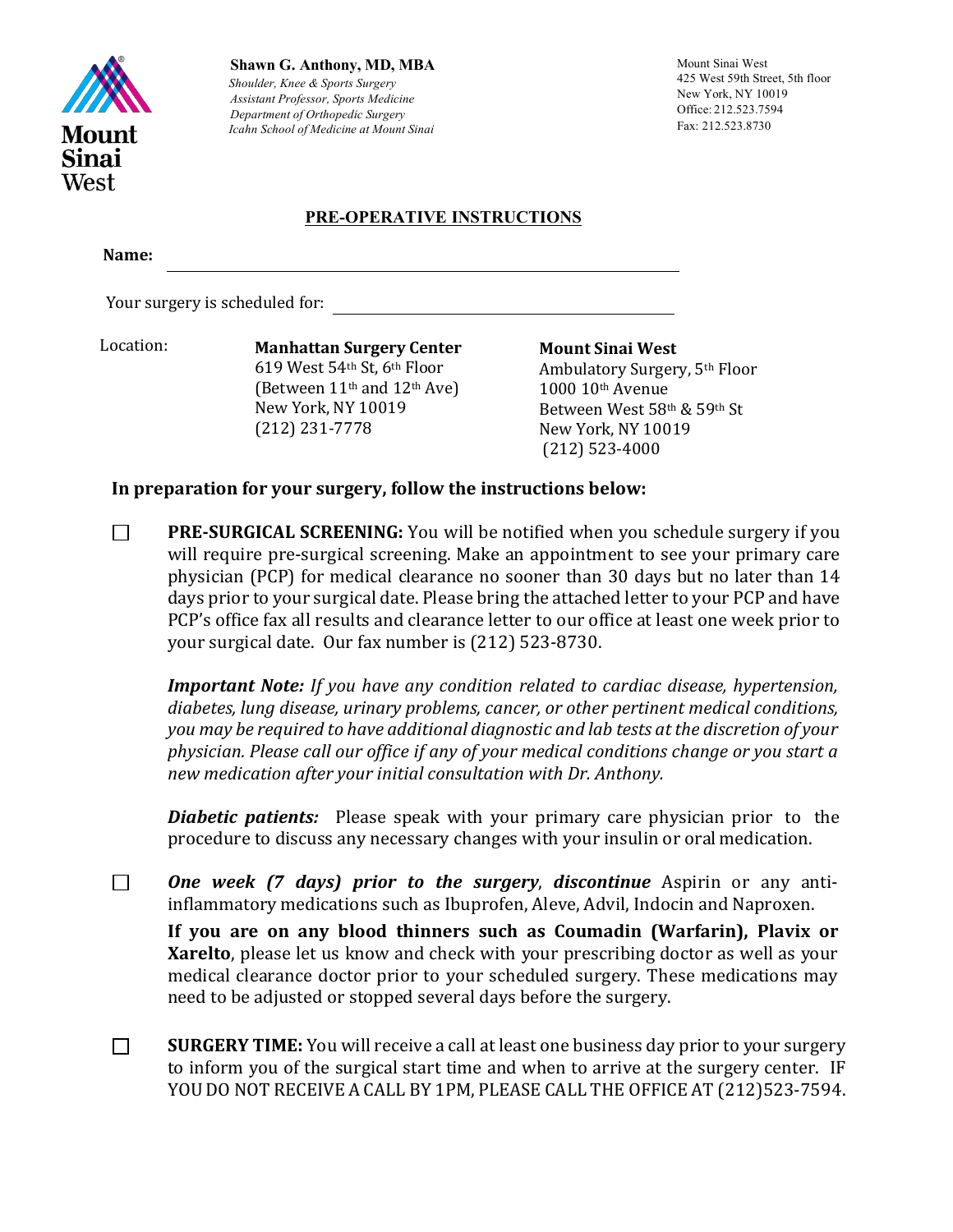

 $\Box$ 

**Shawn G. Anthony, MD, MBA** *Shoulder, Knee & Sports Surgery Assistant Professor, Sports Medicine Department of Orthopedic Surgery Icahn School of Medicine at Mount Sinai*

Mount Sinai West 425 West 59th Street, 5th floor New York, NY 10019 Office: 212.523.7594 Fax: 212.523.8730

**SKIN PREP:** The night before and morning of surgery, shower or bathe with  $\Box$ hibiclens antiseptic skin cleanser (found at your local pharmacy). See instructions attached in this packet.

### **DO NOT EAT OR DRINK ANYTHING AFTER MIDNIGHT BEFORE THE SURGERY***.* П.

#### $\Box$ DAY OF SURGERY:

On the day of the surgery, *please arrive at the surgery center one* (1) hour *prior to your scheduled surgery time.*

\*Please bring all relevant outside x-rays, MRI discs, and reports with you. \*Please bring your insurance information and a photo ID. Do not bring any valuables with you.

\*You and your family will be given **post-operative instructions** from Dr. Anthony following surgery. These are written instructions that you may refer to at home. Please have a large supply of ice available to keep the affected area cold at home. If you are having shoulder surgery, you will need to have extra pillows to ensure you're maintaining shoulder support and comfort sleeping.

\*Unless you are allergic, we recommend that you take 1000 mg of vitamin C daily for seven days prior to surgery and for at least one month after surgery to improve healing. This may be obtained from your pharmacy without a prescription.

**STATE LAW** & the Surgery Center policy require that patients be escorted from the hospital upon discharge on the day of surgery. This policy is strictly enforced to ensure your safety. Please make arrangements for someone to take you home. Please note that arranging for a car service is not acceptable. The person who will escort you must be someone who will take responsibility to care for you until you reach your destination safely.

 $\Box$ **ICE THERAPY:** Dr. Anthony recommends that patients obtain either a Cryocuff / Ossur Cold Rush ice machine (purchase for  $\sim$ \$140 on Amazon) or GameReady ice machine (rental) depending on the type of surgery scheduled. These devices use ice and chilled water to keep the surgical site cold reducing your pain and swelling post-operatively. It is approximately \$300 to rent the GameReady ice machine for 2 weeks through a third-party vendor (BioDynamics). Please call BioDynamics to arrange for delivery of the GameReady at 1-800-879-2276.

 $\Box$ **RESCHEDULING / CANCELLATION:** The Surgical Center requires advance notice for rescheduled or cancelled procedures. Advance notice of at least one week is expected. Please call our office immediately if any concerns about your scheduled surgical date.